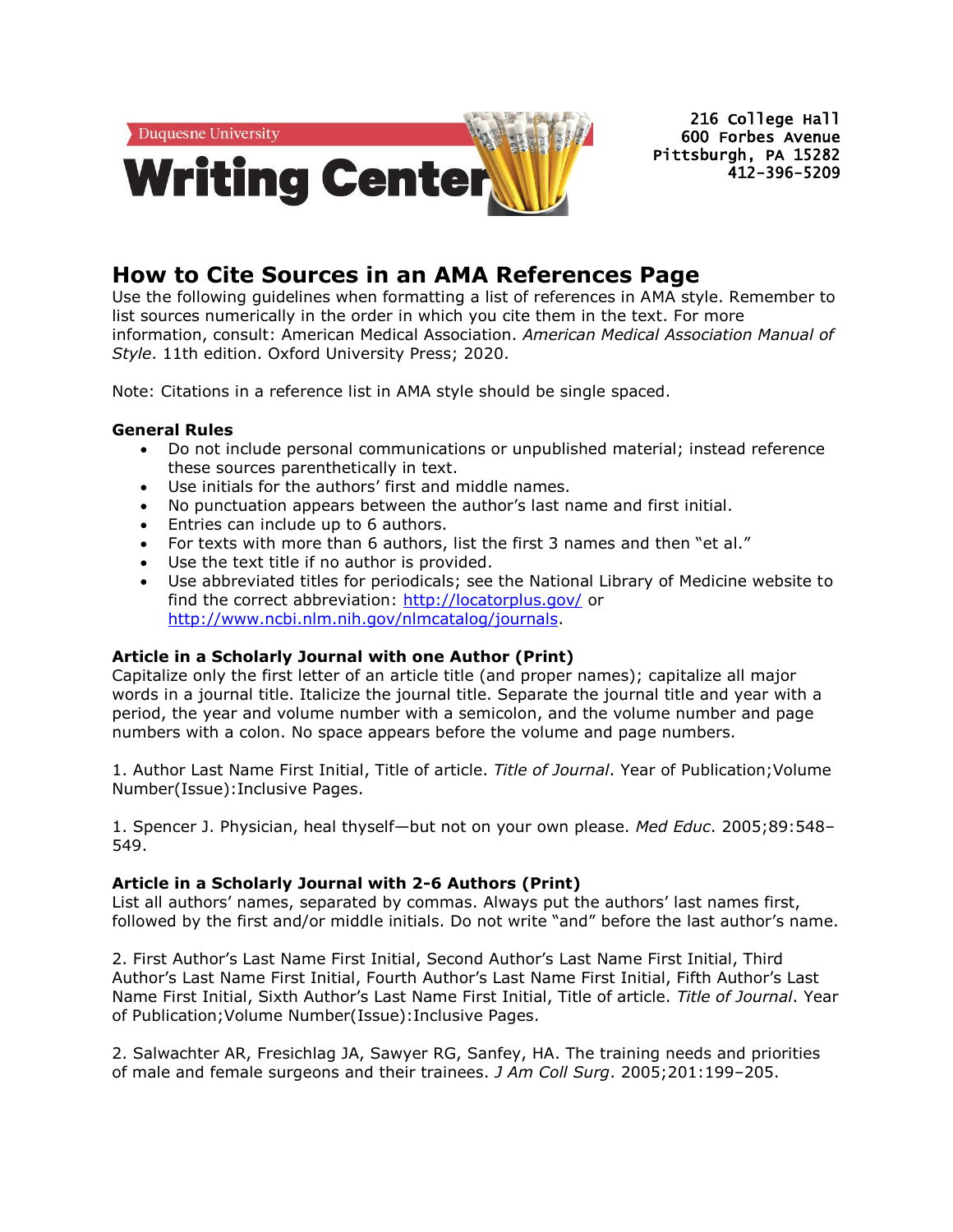## **Article in a Scholarly Journal with More Than 6 Authors (Print)**

List the first 3 authors and then "et al." Always put the authors' last names first, followed by first and/or middle initials. Do not write "and" before the last author's name.

3. First Author's Last Name First Initial, Second Author's Last Name First Initial, Third Author's Last Name First Initial, et al. Title of article. *Title of Journal*. Year of Publication;Volume Number(Issue):Inclusive Pages.

3. Crompton J, Imms C, McCoy AT, et al. Group-based task-related training for children with cerebral palsy: a pilot study. *Phys Occup Ther Pediatr*. 2007;27:45–65.

### **Article in an Online Scholarly Journal**

The citation looks the same as a print journal article but includes a date of access after the page numbers and includes a URL without a period at the end.

4. Author Last Name First Initial, Title of article. *Title of Journal*. Year of Publication;Volume Number(Issue):Inclusive Pages. Accessed Month Day, Year. URL

4. Navarro P, Chambers I, Karwacki-Neisius V, et al. Molecular coupling of Xist regulation and pluripotency. *Science.* 2008;321(5896):1693–1695. Accessed June 4, 2009. http://www.sciencemag.org/cgi/content/full/321/5896/1693

## **Journal Article from an Online Database**

The citation follows the same format as a print journal article but includes a doi (digital object identifier) after the page numbers. If no doi is available, provide the URL following whichever of the following dates is available: published, updated, or accessed.

5. Author Last Name First Initial, Title of article. *Title of Journal*. Year of Publication;Volume Number(Issue):Inclusive Pages. doi: # [**OR** Published or Updated or Accessed Month Day, Year. URL]

5. Porell F, Carter M. Discretionary hospitalization of nursing home residents with and without alzheimer's disease: a multilevel analysis. *J Aging Health*. 2005;17(2):207-238. doi: 10.1177/0898264304274302

### **Website**

List as many of the following elements as are available: author, name of webpage or document, name of entire website, URL, published date, updated date, and accessed date. Treat the title of the document like an article (i.e., do not use quotation marks and only capitalize the first word and proper nouns). Treat the title of the website like a book, journal, or newspaper (i.e., capitalize all major words and italicize). At a minimum, website references *must include* an author or responsible body, title or name of organization responsible for the site, name of website, date of access, and URL (with no period following the URL).

6. Author Last Name First Initial [or Responsible Body]. Name of webpage or document. *Name of Website*. Published Month Day, Year. Updated Month Day, Year. Accessed Month Day, Year. URL

6. Mayo Clinic Staff. Organic foods: Are they safer? More nutritious? *The Mayo Clinic.*  Published March 13, 2008. Updated January 15, 2009. Accessed December 20, 2010. http://www.mayoclinic.com/health/organic-food/NU00255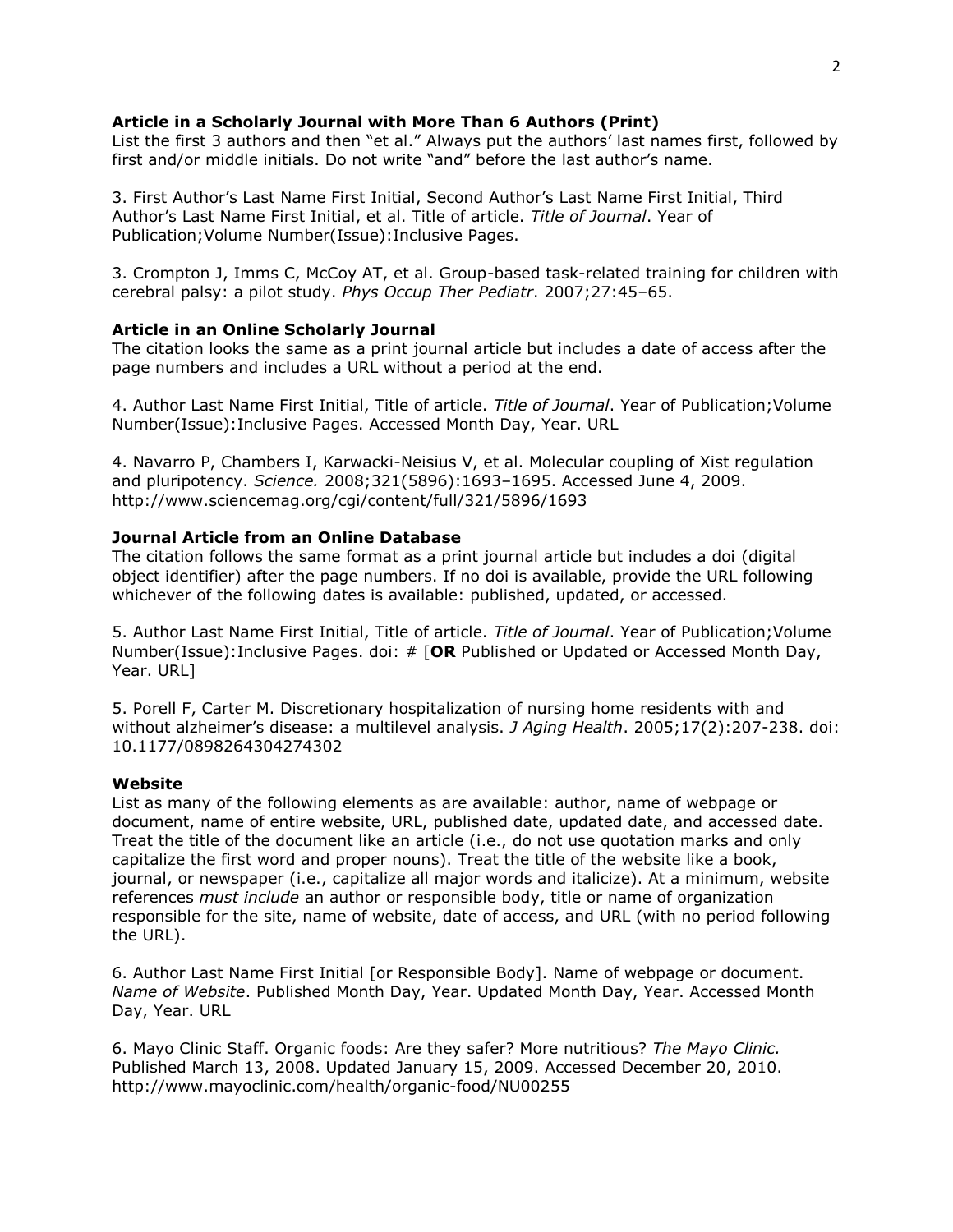#### **Print Book**

Capitalize all major words in the title (not prepositions or articles). Italicize the book title. Provide the edition number for second or subsequent editions, followed by "ed." Use a semicolon before the year of publication. If the book is edited, provide "ed." or "eds." after the editor name(s), for example: O'Sullivan SB, Schmitz TJ, eds.

7. Author Last Name First Initial, *Title of Book*. # ed. [**IF** edition other than the first] Publishing Company; Year of Publication.

7. Snell RS. *Clinical Anatomy by Regions*. 9th ed. Lippincott Williams & Wilkins; 2012.

8. Editor(s) Last Name First Initial, ed(s). *Title of Book*. # ed. [**IF** edition other than the first] Publishing Company; Year of Publication.

8. O'Sullivan SB, Schmitz TJ, eds. *Physical Rehabilitation.* 5<sup>th</sup> ed. F.A. Davis Company; 2007

#### **Book Chapter**

Format chapter titles like article titles. Do not use quotation marks. Do not leave a space before the page numbers. Include the word "In" and a colon before providing the publication information for the book.

9. Author Last Name First Initial, Title of chapter. In: Editor Last Name First Initial, ed. *Title of Book*. # ed. [**IF** edition other than the first].: Publishing Company; Year of Publication:Inclusive Pages.

9. Solensky R. Drug allergy: desensitization and treatment of reactions to antibiotics and aspirin. In: Lockey P, ed. *Allergens and Allergen Immunotherapy*. 3<sup>rd</sup> ed. Marcel Dekker; 2004:585–606.

#### **Electronic book**

Format like a regular book, but provide access information after the publication information. Include both the URL and date of access.

10. Author Last Name First Initial, *Title of Book*. # ed. [**IF** edition other than the first]. Publishing Company; Year of Publication. URL. Accessed Month Day, Year.

10. Fatemi SH, Clayton PJ, eds. The Medical Basis of Psychiatry. 3<sup>rd</sup> ed. Humana Press, 2008. http://rave.ohiolink.edu/ebooks/ebc/9781597452526. Accessed June 4, 2009.

#### **Newspaper Article (Print)**

Capitalize only the first letter of an article title (and proper names). Do not put the article title in quotation marks. Capitalize all major words (not prepositions or articles) in a newspaper title. Italicize the newspaper title.

11. Author Last Name First Initial. Article title. *Newspaper Title*. Month Day, Year of Publication: Page (s).

11. Dillon S. Education standards likely to see toughening. *New York Times.* April 14, 2009: A3.

# **Newspaper Article (Online)**